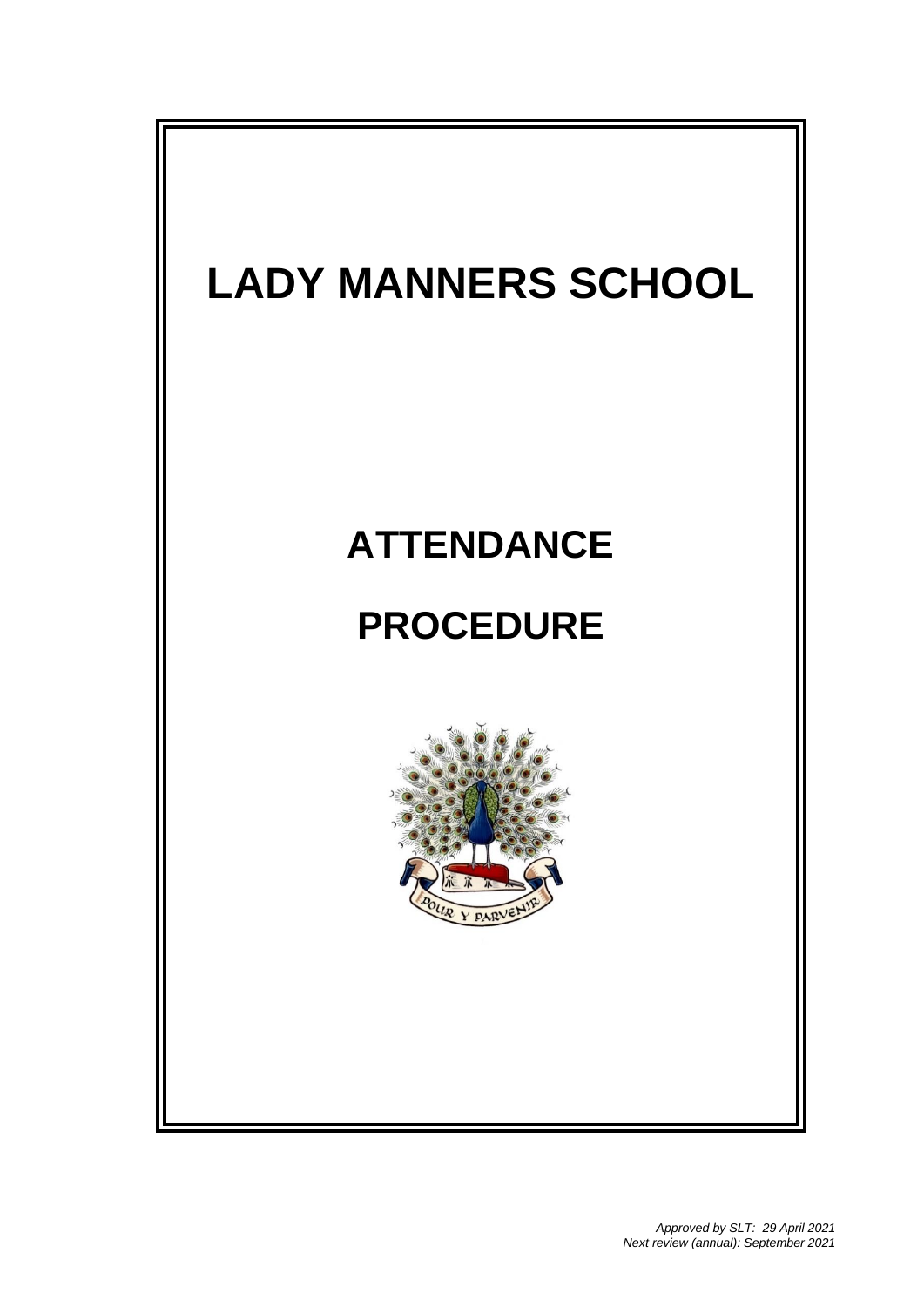### **ATTENDANCE PROCEDURE FOR 2020-21**

#### **Parents**

Notify via Class Charts absence before 8.30am. If they know the absence will be for more than one day they can state this in their first message but otherwise parents must notify via Class Charts each day of absence.

### **Tutors**

- Mark the register by 9.05am and update during the tutor period if students arrive late
- Speak to students when they return about the reason they were absent and encourage improved attendance
- Alert HoY as soon as concerned if the absences are becoming regular, habitual or simply increasing.
- Initially deal with punctuality issues and pass on to HoY if persistent
- In particular monitor Persistent Absentees' attendance, meet with them during assembly or in tutor time (can request for support for the tutor group, this can be arranged in advance at Tutor Team Meetings) and set targets – rewards provided if appropriate

#### **Subject teachers**

- Take your register in the first 10 minutes
- If a student is marked present in the previous lesson and absent in yours use the 'student missing' icon on Class Charts immediately. Please do not take other students' accounts of where a student may be.
- If they subsequently arrive, use the 'student arrived' icon on Class Charts immediately

#### **Attendance (Team DB/JH)**

- Record absences from Class Charts, phone calls and letters
- Acknowledge all Class Charts absence
- File any emails in year group folders
- Mark down absences from trips
- Mark down music lesson attendance
- Run the absence report at 9.30am and send out the email to parents
	- o If no response from email to parents, ring home from 10.30
		- o Alert Pastoral if no reply from parents by 12.00
		- o Update the replies
- Make the first day absence calls
- Provide the relevant numbers and details to Head's PA for daily attendance reporting
- Students sign in late at Reception if there is not a note on Class Charts for lateness Reception needs to contact attendance to follow up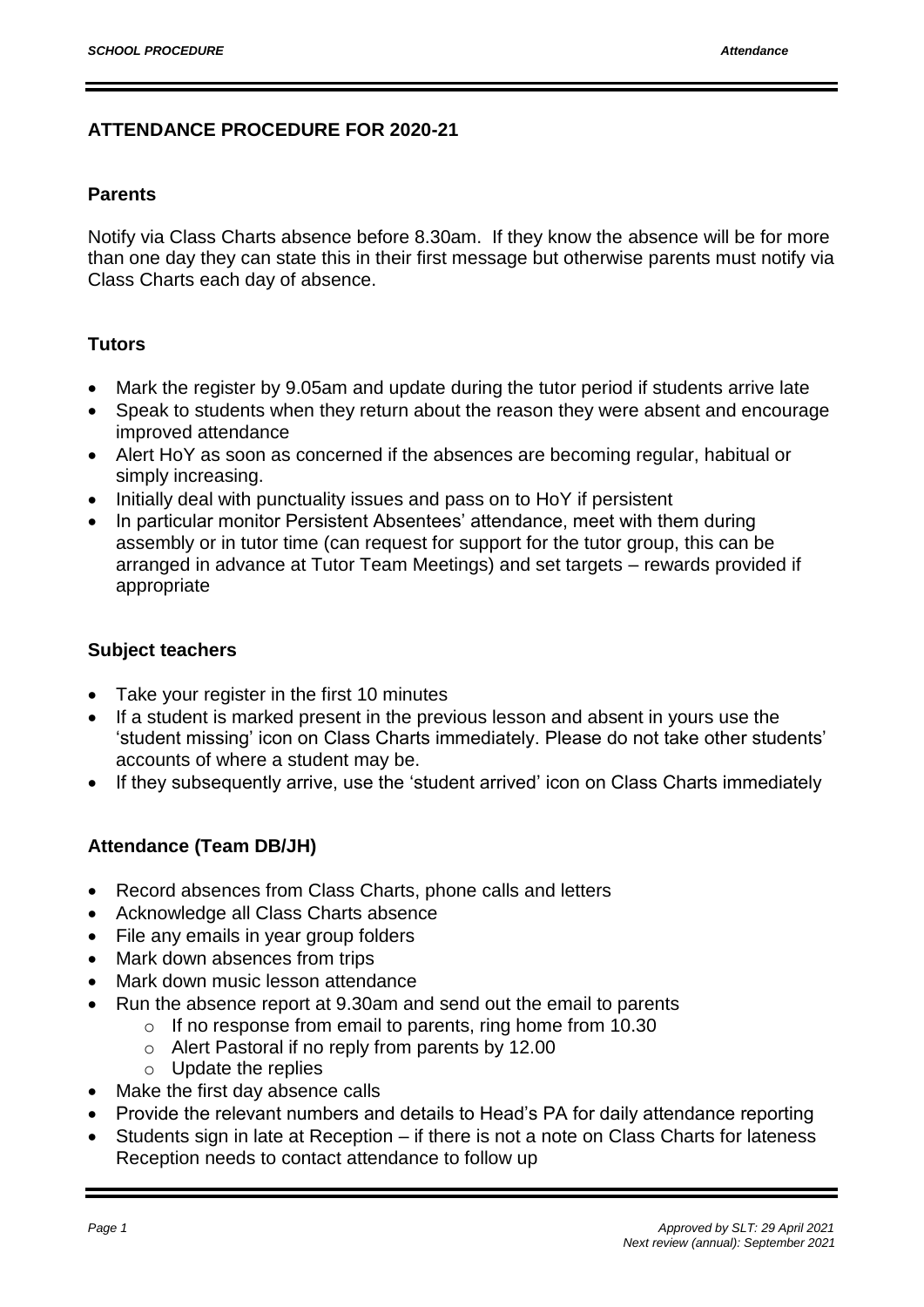- Enter students who attend medical or Isolation and reasons onto Class Charts
- Check student absence 15 minutes into every lesson
- Send out the missing registers email after each lesson
	- o Monitor each day.
	- o If problem persists on third occasion, pass to Curriculum Leader and relevant member of SLT to address formally.
- When register errors are discovered/alerted, attendance Officer notifies CO who will address the issue directly with the member of staff concerned if it is a recurring problem.
	- o Attendance Officer to officially record missing registers.
- Weekly check and update the missing marks inputting in L when appropriate
- Update and edit marks on CC/SIMs to ensure reports from CC/SIMs are correct
- Ensure that we have information from parents/carers regarding all absences (do not leave "N"s unmonitored)
- Provide weekly data to HoYs and SLT
- Meet each Head of Year, with Senior PSA, every other week to go through Year group attendance issues
- Monitor, intervene and support vulnerable, Pupil Premium students and Persistent Absentees attendance
- Do a rewards draw fortnightly for each Year group for the 100% students over the previous two weeks. Pass certificate and reward (sweets) to Head of Year and publicise on the screens
- Provide half termly attendance reports for Heads of Year and AHT/SLT
- Follow and implement Derbyshire guidelines regarding non-attendance in school
- Reward all the 100% attenders at the end of each term (3 times a year and start afresh each term) - organise certificates, input house points corresponding to the number of weeks of 100% in the half term

## **Reception**

Update on Class Charts any students collected early

## **PSAs**

- Follow up any non relies to emails and telephone absence calls in the afternoon
- Monitor DS and PAs attendance and ring home to support improved attendance
- Support the Attendance Officer and HoYs with systems and interventions to improve attendance where necessary

## **HoYs**

- Closely monitor all students with less than 93% the previous year
- Monitor attendance data bi-weekly supported by the Attendance Officer and intervene when appropriate
- Be aware of potential problems with attendance and intervene in a timely manner